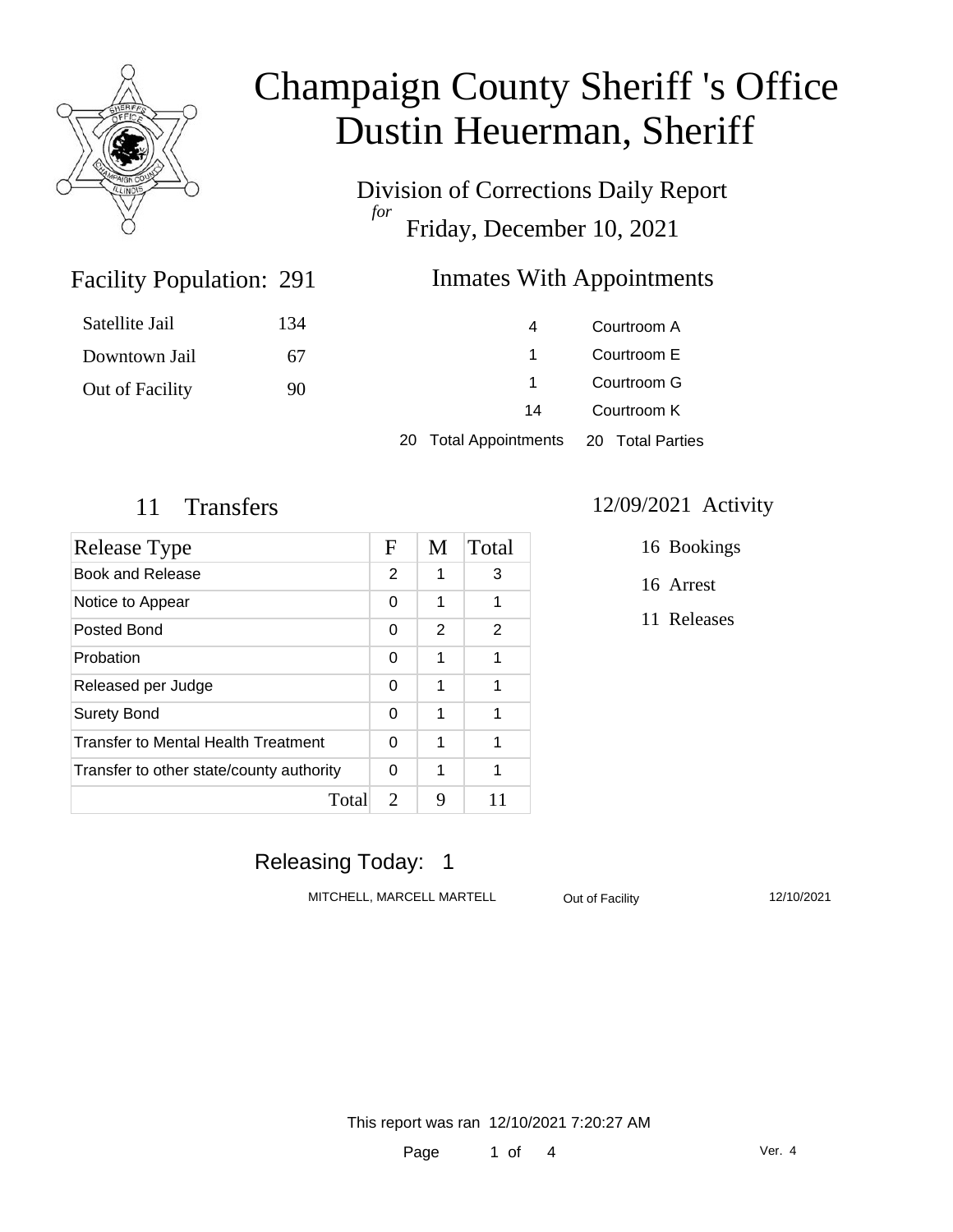

Division of Corrections Daily Report *for* Friday, December 10, 2021

Custody Status Count

Civil Pre-Trial 1

- Electronic Home Dentention 20
	- Felony Arraignment 10

Felony Other 5

- Felony Pre-Sentence 7
	- Felony Pre-Trial 197
- Felony Pre-Trial DUI 3
- Felony Sentenced CCSO 3
- Felony Sentenced IDOC 18
	- Hold Other 4
	- Hold Sentenced CCCC 1
	- Hold Sentenced IDOC 2
- Misdemeanor Arraignment 9
	- Misdemeanor Other 1
	- Misdemeanor Pre-Trial 4
		- Petition to Revoke 2
		- Remanded to DHS 3
		- Traffic Arraignment 1

Total 291

This report was ran 12/10/2021 7:20:27 AM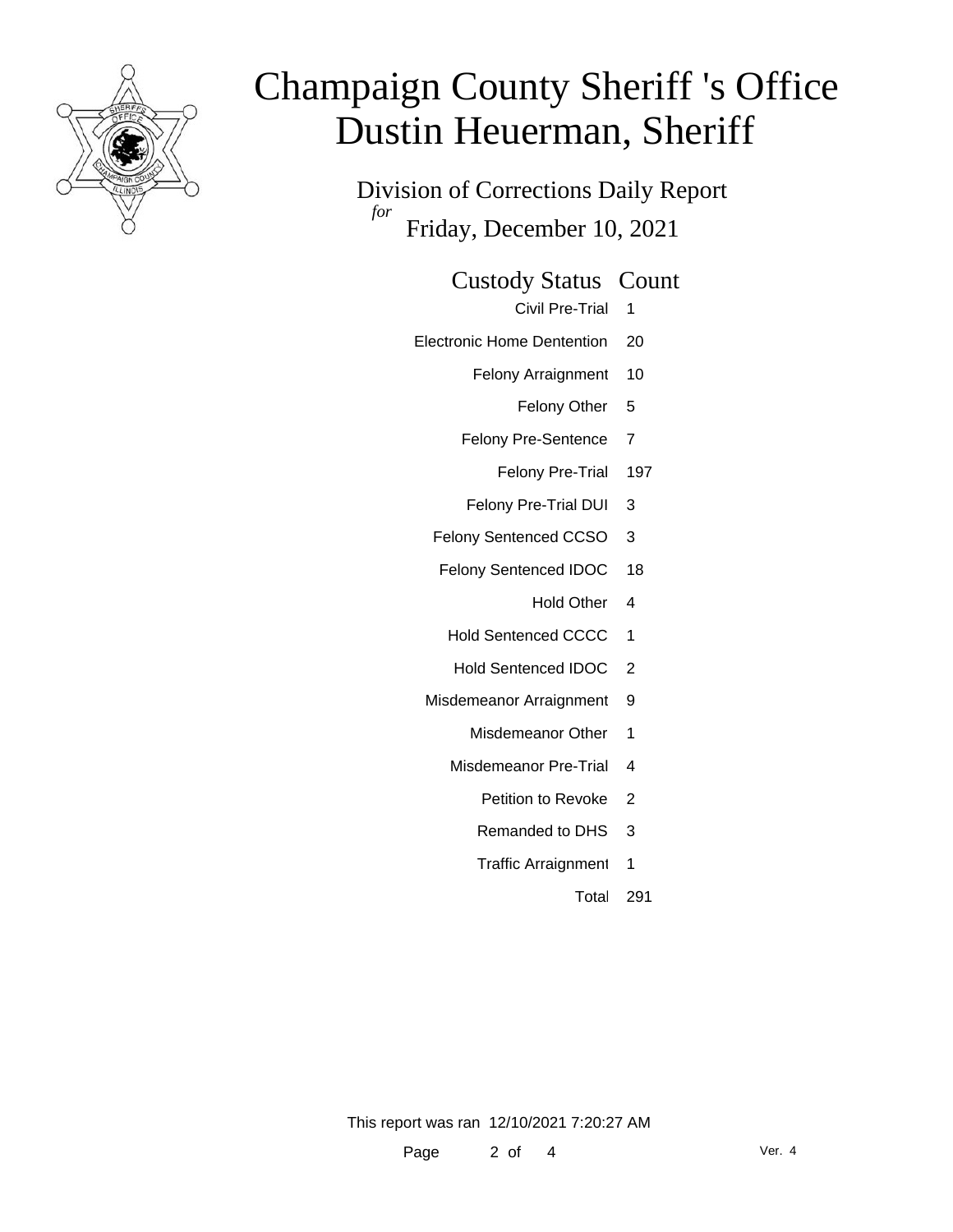

Division of Corrections Daily Report *for* Friday, December 10, 2021

### Inmates With Appointments

| <b>Jailing Party Name</b>         | Location    | Number of Records / Node |
|-----------------------------------|-------------|--------------------------|
| <b>BENEDICT, GILBERT</b>          | Courtroom K | 1 / Satellite Jail       |
| CAMPBELL, JOHNNIE LEE, Third      | Courtroom A | 1 / Satellite Jail       |
| <b>FAVORS, TIFFANY LUIS</b>       | Courtroom K | 1 / Satellite Jail       |
| <b>GARDNER, JUSTIN SCOTT</b>      | Courtroom K | 1 / Satellite Jail       |
| HERRERA, ANDREW WESLEY            | Courtroom A | 1 / Downtown Jail        |
| JOHNSON, REUBEN MONTE             | Courtroom A | 1 / Downtown Jail        |
| KNYAZEV, ADRIAN                   | Courtroom K | 1 / Satellite Jail       |
| MEJIA-CARDONA, CARLOS MARCIAL     | Courtroom K | 1 / Satellite Jail       |
| MEYKA, DANIEL                     | Courtroom K | 1 / Satellite Jail       |
| OVERMAN, ZACHARY WILLIAM          | Courtroom E | 1 / Satellite Jail       |
| PAYNE, JOSHUA DAVID               | Courtroom K | 1 / Satellite Jail       |
| PICKENS, JOSEPH PARNELL           | Courtroom K | 1 / Satellite Jail       |
| RANEY, DONALD LEE                 | Courtroom K | 1 / Satellite Jail       |
| RANGEL, ADRIAN                    | Courtroom K | 1 / Satellite Jail       |
| REYES, JARVIS LAMONT              | Courtroom K | 1 / Satellite Jail       |
| RICHARDSON, JOHNNY LINDAL         | Courtroom G | 1 / Satellite Jail       |
| TURNER, ADAM ANTONIO              | Courtroom A | 1 / Out of Facility      |
| TURNER, ROBERT EARL, Senior       | Courtroom K | 1 / Satellite Jail       |
| <b>WASHINGTON, ISHMON DERRLYE</b> | Courtroom K | 1 / Satellite Jail       |
| WINDSOR, CHARLETTE ANGELINE       | Courtroom K | 1 / Satellite Jail       |

### **Transfers**

BAILEY, DANIEL SCOTT Probation Probation Satellite Jail BOTERO, JAYLENE MARIE Book and Release **Book and Helease** Out of Facility COFFIN, KYLE LAIR **Released per Judge** Satellite Jail DAVIS, ARTRE LAVAE Transfer to Mental Health Treatment Satellite Jail

This report was ran 12/10/2021 7:20:27 AM